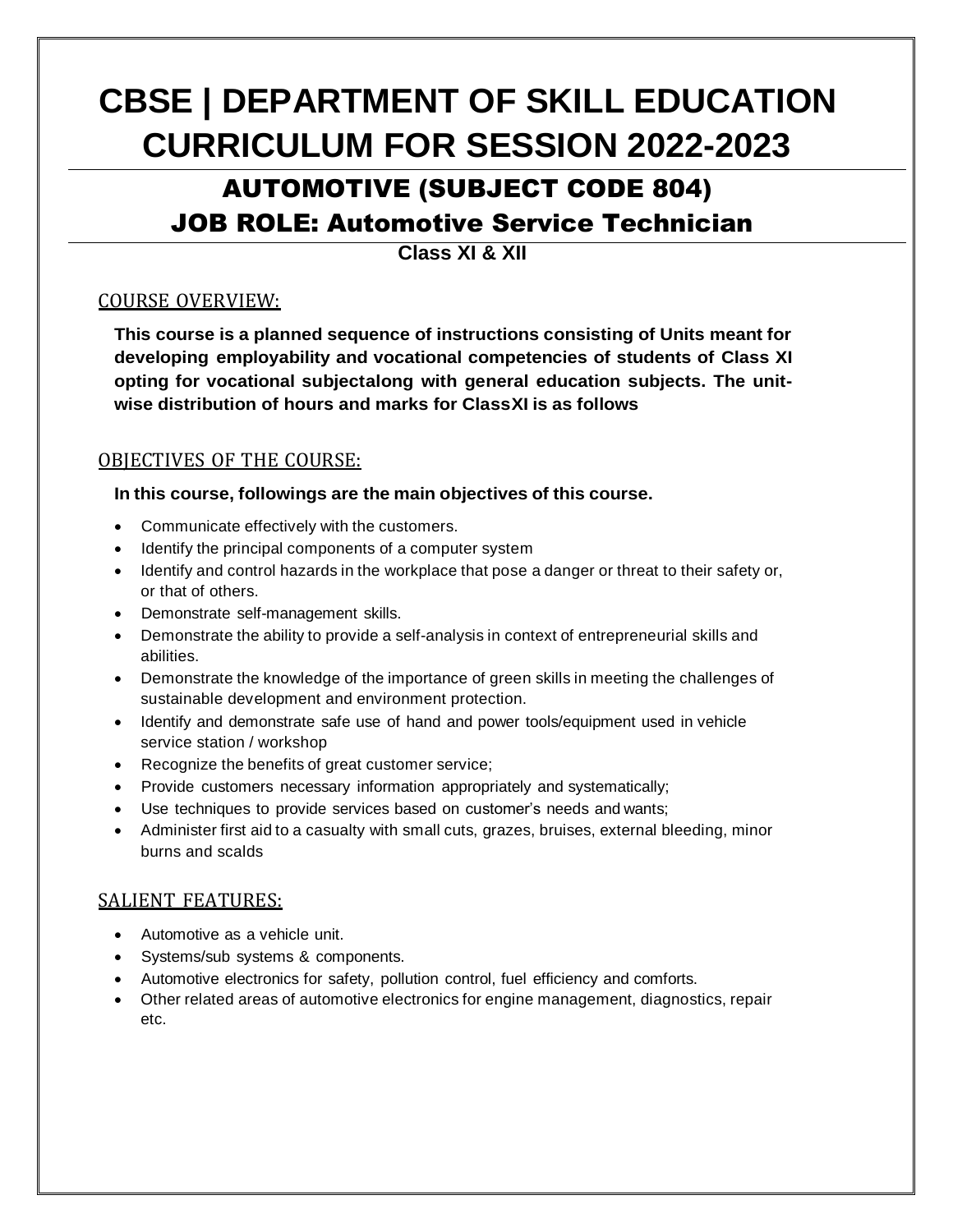#### LIST OF EQUIPMENT AND MATERIALS:

**The list given below is suggestive and an exhaustive list should be prepared by the vocational teacher. Only basic tools, equipment and accessories should be procured by the Institution so that the routine tasks can be performed by the students regularly for practice and acquiring adequate practical experience.**

#### **Teaching/Training Aids:**

- **1.** Two Post lift
- **2.** Air compressor
- **3.** Wheel balancer
- **4.** Bench vice
- **5.** Work tables
- **6.** Bench grinder
- **7.** Oil draining & filling equipment
- **8.** Cooling system tester
- **9.** Multi meter
- **10.** Hydro meter
- **11.** BC clamp meter
- **12.** Coolant tester
- **13.** Battery & charging system tester (Megatronics)
- **14.** Diagnostic tool (genesis Evo)
- **15.** General hand tools
- **16.** Pneumatic tools
- **17.** Torque wrenches
- **18.** Car seat covers
- **19.** Steering covers
- **20.** Gear Knob covers
- **21.** Fender covers/kits
- **22.** Floor mats
- **23.** Cotton gloves
- **24.** Hard toed boots
- **25.** Sun glasses (3 m)
- **26.** Bump caps
- **27.** Air filter testing machine
- **28.** Hydraulic press
- **29.** Hydraulic jacks
- **30.** Vehicle safety stands
- **31.** Parts washing station car
- **32.** Pullers
- **33.** Sliding hammer
- **34.** Wheel aligner
- **35.** Head Light beam aligner (optical type)
- **36.** A/c Machine
- **37.** Air Inflator /Tyre Inflating machine (Digital Type)
- **38.** A/c Leakage Tester
- **39.** Old car

#### CAREER OPPORTUNITIES:

#### **Automobile engineering is a huge industry. There is great number of employment opportunitiesin the following fields:**

- 1. Private national and multinational automobilecompanies
- 2. Servicestations
- 3. Private transport companies

#### VERTICAL MOBILITY:

**After 12thstandard, student can opt for graduation in commerce and take Automotive asspecialization, following career options are available in field.**

#### CURRICULUM:

**This course is a planned sequence of instructions consisting of Units meant for developing employability and Skills competencies of students of Class XI and XII opting for Skills subject along with other subjects**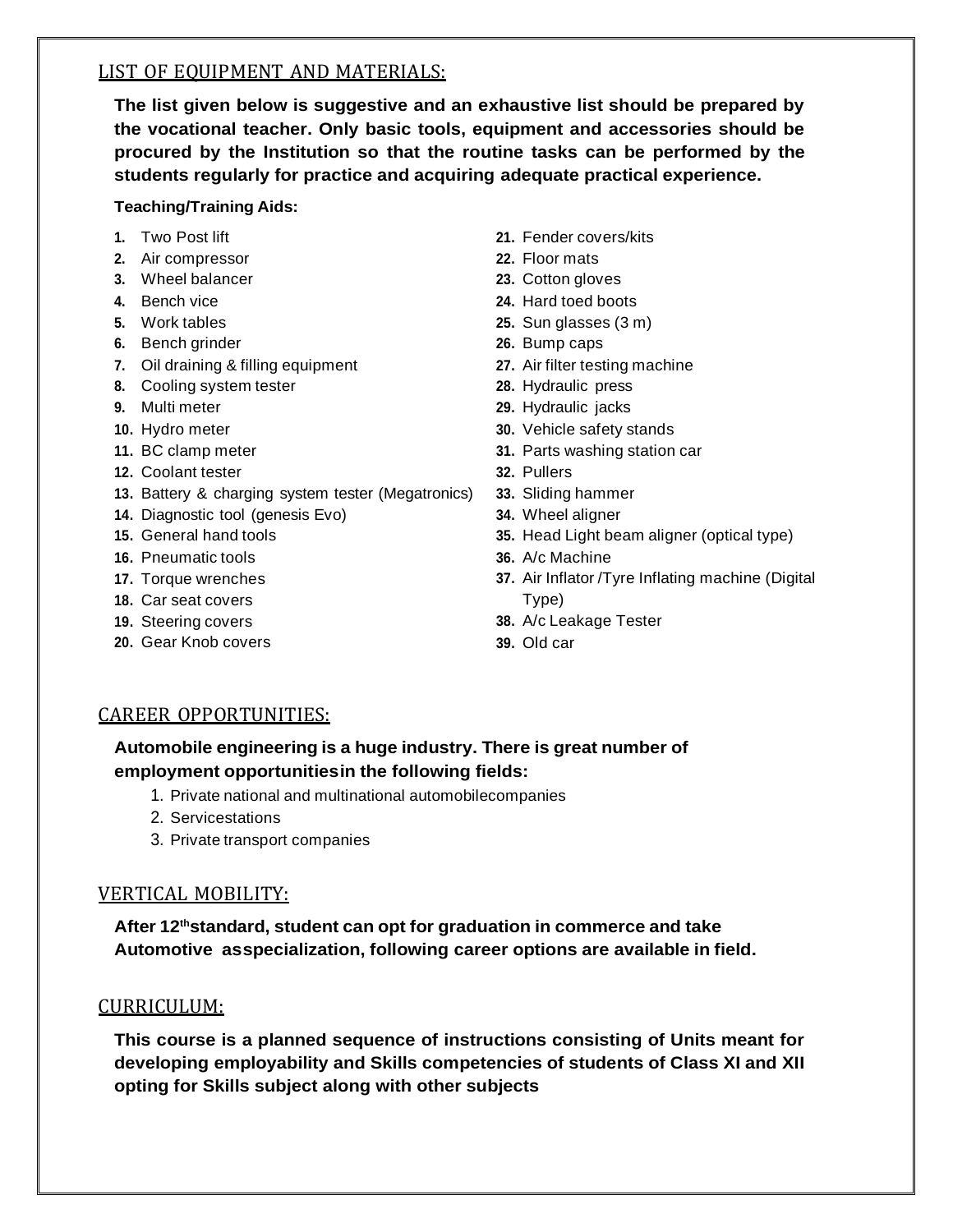### AUTOMOTIVE XI (SUBJECT CODE 804)

|                  | <b>UNITS</b>                                                  | <b>NO. OF HOURS</b><br>for Theory and<br><b>Practical</b> | MAX.<br><b>MARKS</b><br>for Theory<br>andPractical |
|------------------|---------------------------------------------------------------|-----------------------------------------------------------|----------------------------------------------------|
|                  | <b>Employability Skills</b>                                   |                                                           |                                                    |
|                  | Unit 1: Communication Skills-III                              | 13                                                        | $\overline{2}$                                     |
|                  | Unit 2: Self-Management Skills-III                            | 07                                                        | $\overline{2}$                                     |
| Part A           | Unit 3 : ICT Skills-III                                       | 13                                                        | $\overline{2}$                                     |
|                  | Unit 4 : Entrepreneurial Skills-III                           | 10                                                        | 2                                                  |
|                  | Unit 5 : Green Skills-III                                     | 07                                                        | $\overline{2}$                                     |
|                  | <b>Total</b>                                                  | 50                                                        | 10                                                 |
|                  | <b>Subject Specific Skills</b>                                |                                                           |                                                    |
|                  | Unit 1: Regular Maintenance of an Engine                      | 45                                                        | 20                                                 |
| <u>ന</u><br>Part | Unit 2: Regular Maintenance of<br><b>Transmission System</b>  | 20                                                        | 5                                                  |
|                  | Unit 2: Regular Maintenance of<br><b>Transmission System</b>  | 5                                                         | $\overline{2}$                                     |
|                  | Unit 3: Regular Maintenance of Gear                           | 20                                                        | 5                                                  |
|                  | Unit 4: Service of Wheels                                     | 10                                                        | 5                                                  |
|                  | Unit 5: Regular Maintenance of Tubesand<br><b>Tires</b>       | 10                                                        | 5                                                  |
|                  | Unit 6: Regular Maintenance of Brakes                         | 20                                                        | 8                                                  |
|                  | <b>Total</b>                                                  | 130                                                       | 50                                                 |
| Part C           | <b>Practical Work</b>                                         |                                                           |                                                    |
|                  | Project                                                       |                                                           | 10                                                 |
|                  | Viva                                                          | 20                                                        | 05                                                 |
|                  | <b>Practical File</b>                                         |                                                           | 15                                                 |
|                  | Demonstration of skill competency viaLab<br><b>Activities</b> | 60                                                        | 10                                                 |
|                  | <b>Total</b>                                                  | 80                                                        | 40                                                 |
|                  | <b>GRAND TOTAL</b>                                            | 260                                                       | 100                                                |

### **Total Marks: 100 (Theory-60 + Practical-40)**

**NOTE: Detailed Curriculum/ Topics to be covered under Part A: Employability Skills can be downloaded from CBSE website**.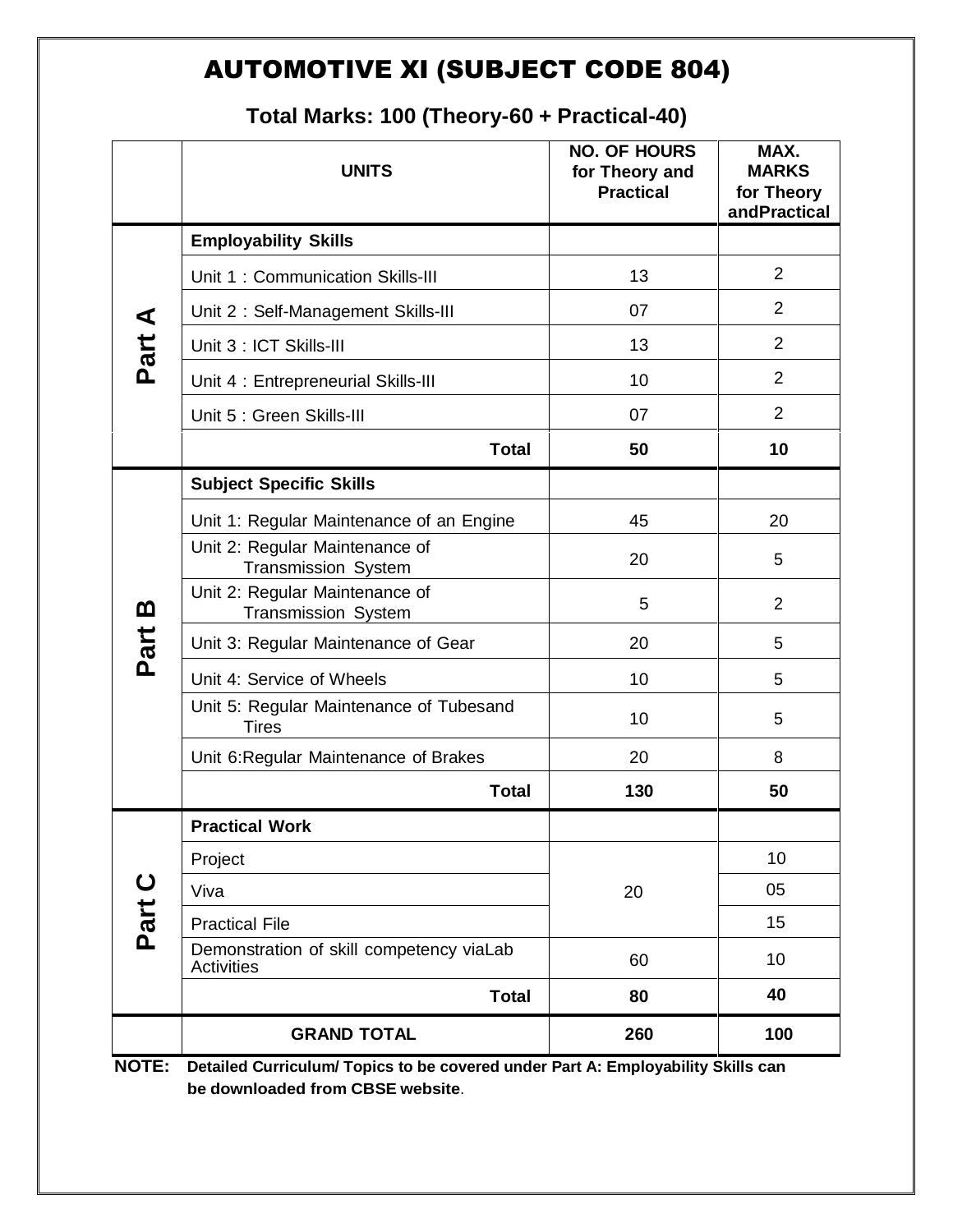#### PRACTICAL GUIDELINES FOR CLASS XI

#### **Assessment of performance:**

**The two internal examiners, assigned for the conduct and assessment of Practical Examinations each in Senior Secondary School Curriculum (Under NSQF). Question for the viva examinations should be conducted by both the examiners. Question to be more of General nature, project work or the curriculum. Investigatory Project especially those that show considerable amount of effort and originality, on the part of the student, should get suitable high marks, while project of a routine or stereotyped nature should only receive MEDIOCRE marks.**

#### Procedure for Record of Marks in the Practical answer-books:

**The examiner will indicate separately marks of practical examination on the title page of the answer-books under the following heads:-**

Project -10 marks

**Projects for the final practical is given below .Student may be assigned**

Viva based on Project -05 marks

**The teacher conducting the final practical examination may ask verbal questions related to the project, if any, done by the student. Alternatively, if no project has been assigned to the students,viva may be based on questions of practical nature from the field of subject as per theCurriculum**

Practical File -15 Marks

**Students to make a power point presentation / assignment / practical file / report. Instructor shallassign them any outlet to study the elements in retailing.**

#### **Suggested list of Practical –**

- 1. Inspection of an engine.
- 2. Washing of an engine.
- 3. Tuning of an engine.
- 4. Tuning of the ignition system of an engine.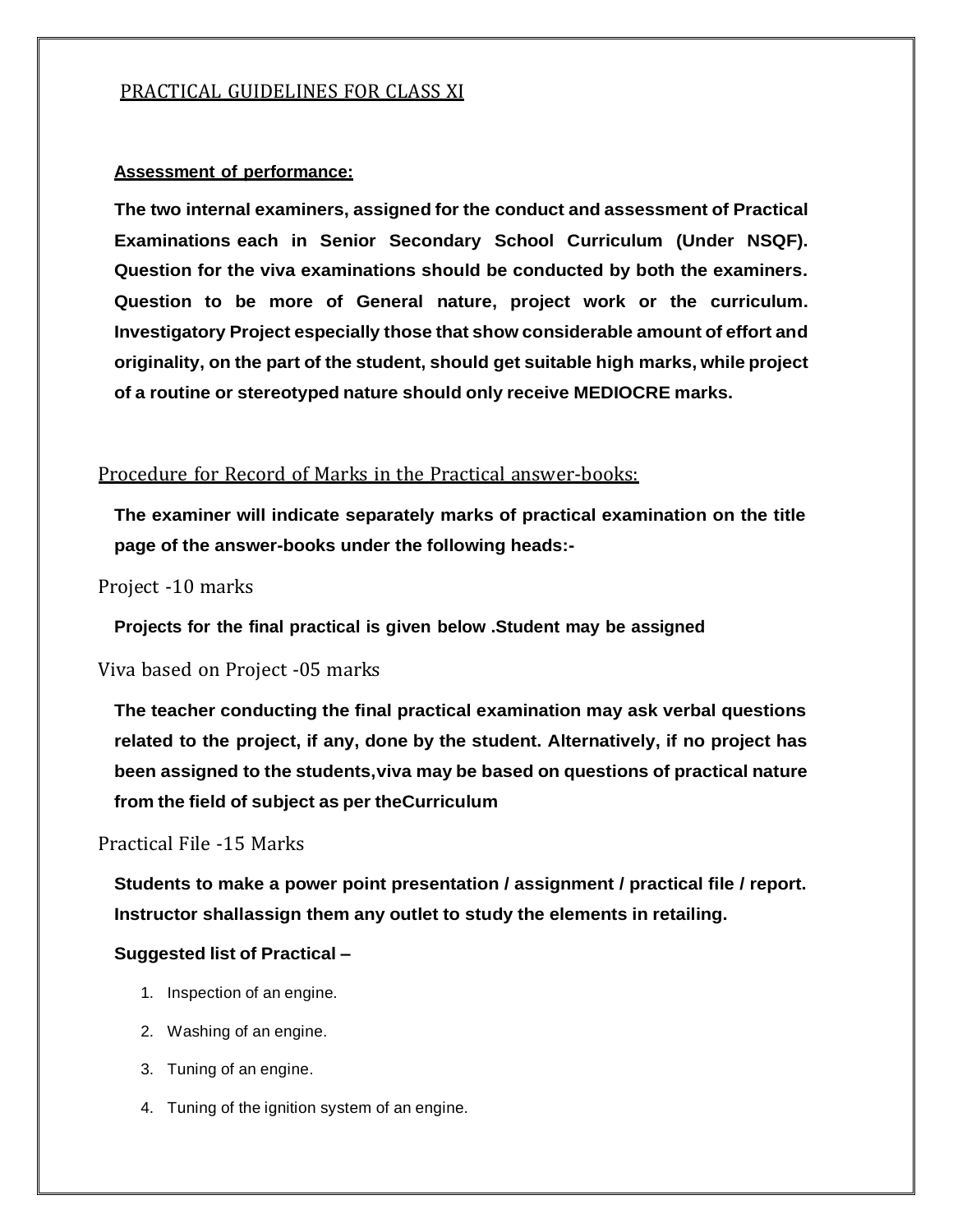- 5. Replace engine oil and oil filter of a car.
- 6. Servicing of cooling systems.
- 7. Engine Timing and engine sound test after setting.
- 8. Servicing of transmission system.
- 9. Servicing of clutch system.
- 10. Adjust clutch pedal free play.
- 11. Overhauling of clutch.
- 12. Replace gear and different oil.
- 13. Adjust gear lever free play.
- 14. Servicing of wheel assembly.
- 15. Hub greasing and bearing play adjustments.
- 16. Tyre Rotation of a car.
- 17. Tyre puncture repair.
- 18. Servicing of brakes system.

### Demonstration of skill competency in Lab Activities -10 marks

#### Guidelines for Project Preparation:

#### **The final project work should encompass chapters on:**

- a) Introduction,
- b) Identification of core and advance issues,
- c) Learning and understanding and
- d) Observation during the project period.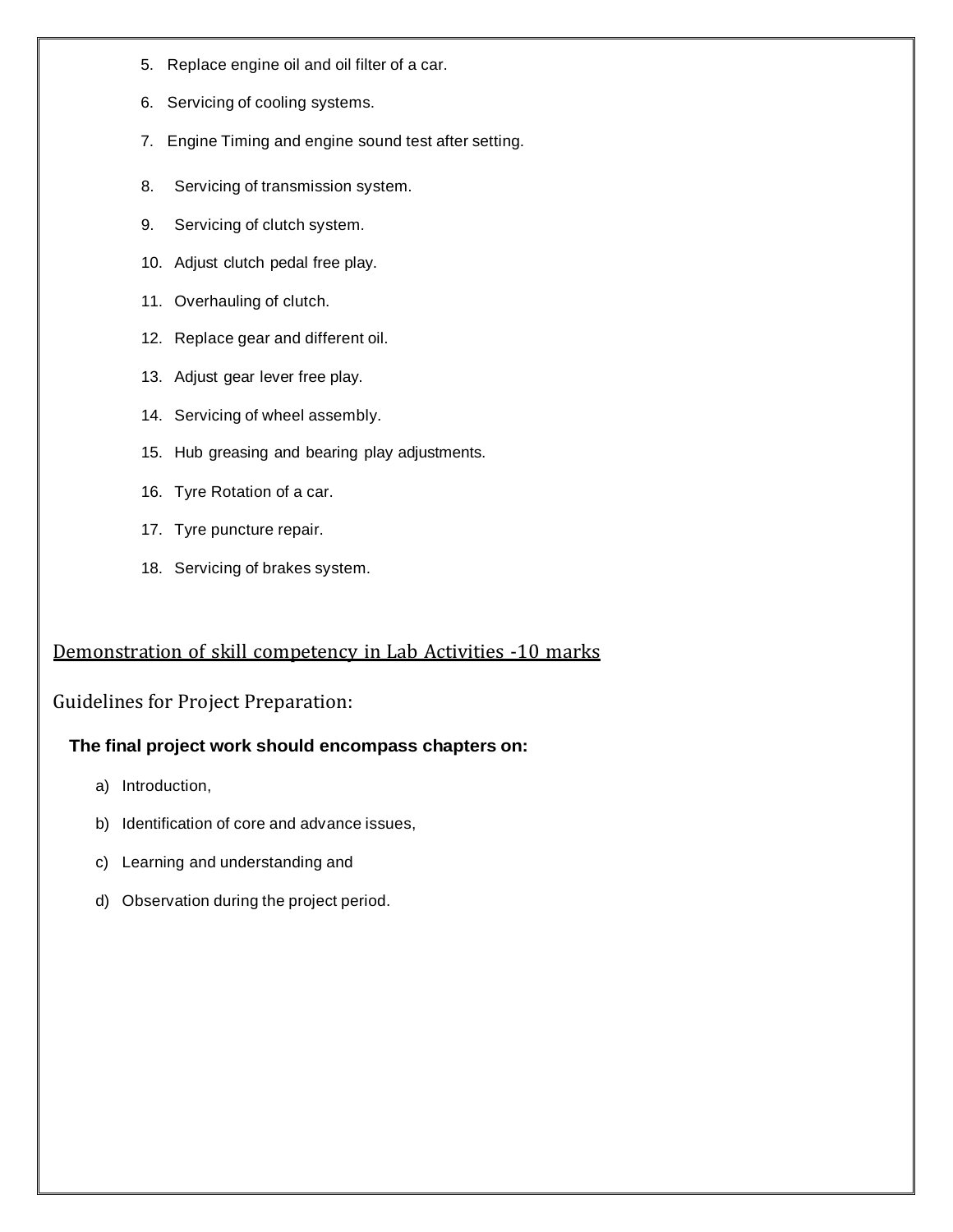### AUTOMOTIVE XII (SUBJECT CODE 804)

**Total Marks: 100 (Theory-60 + Practical-40)**

|                     | <b>UNITS</b>                                                   | <b>NO. OF HOURS</b><br>for Theory and<br><b>Practical</b> | <b>MAX. MARKS</b><br>for Theory<br>and Practical |
|---------------------|----------------------------------------------------------------|-----------------------------------------------------------|--------------------------------------------------|
|                     | <b>Employability Skills</b>                                    |                                                           |                                                  |
|                     | Unit 1: Communication Skills-IV*                               | 13                                                        |                                                  |
|                     | Unit 2: Self-Management Skills- IV                             | 07                                                        | 3                                                |
| ⋖                   | Unit 3 : ICT Skills- IV                                        | 13                                                        | 3                                                |
| Part.               | Unit 4 : Entrepreneurial Skills- IV                            | 10                                                        | $\overline{4}$                                   |
|                     | Unit 5 : Green Skills- IV*                                     | 07                                                        |                                                  |
|                     | <b>Total</b>                                                   | 50                                                        | 10                                               |
|                     | <b>Subject Specific Skills</b>                                 |                                                           |                                                  |
|                     | Unit 1: Measuring & service Equipment                          | 30                                                        | 10                                               |
|                     | Unit 2: Steering system                                        | 15                                                        | 07                                               |
|                     | Unit 3: Suspension system                                      | 15                                                        | 06                                               |
| <u>ന</u><br>Part    | Unit 4: Transmission and Final Drive system                    | 15                                                        | 07                                               |
|                     | Unit 5: Automotive Electrical and electronic<br>system         | 35                                                        | 15                                               |
|                     | Unit 6: Motor Vehicle Act and Rules                            | 10                                                        | 05                                               |
|                     | <b>Total</b>                                                   | 120                                                       | 50                                               |
|                     | <b>Practical Work</b>                                          |                                                           |                                                  |
|                     | Project                                                        | 60                                                        | 10                                               |
| $\mathbf C$<br>Part | Viva                                                           |                                                           | 05                                               |
|                     | <b>Practical File</b>                                          |                                                           | 15                                               |
|                     | Demonstration of skill competency via Lab<br><b>Activities</b> | 60                                                        | 10                                               |
|                     | <b>Total</b>                                                   | 90                                                        | 40                                               |
|                     | <b>GRAND TOTAL</b>                                             | 260                                                       | 100                                              |

**Note: \* marked units are to be assessed through Internal Assessment/ Student Activities. They are not to be assessed in Theory Exams**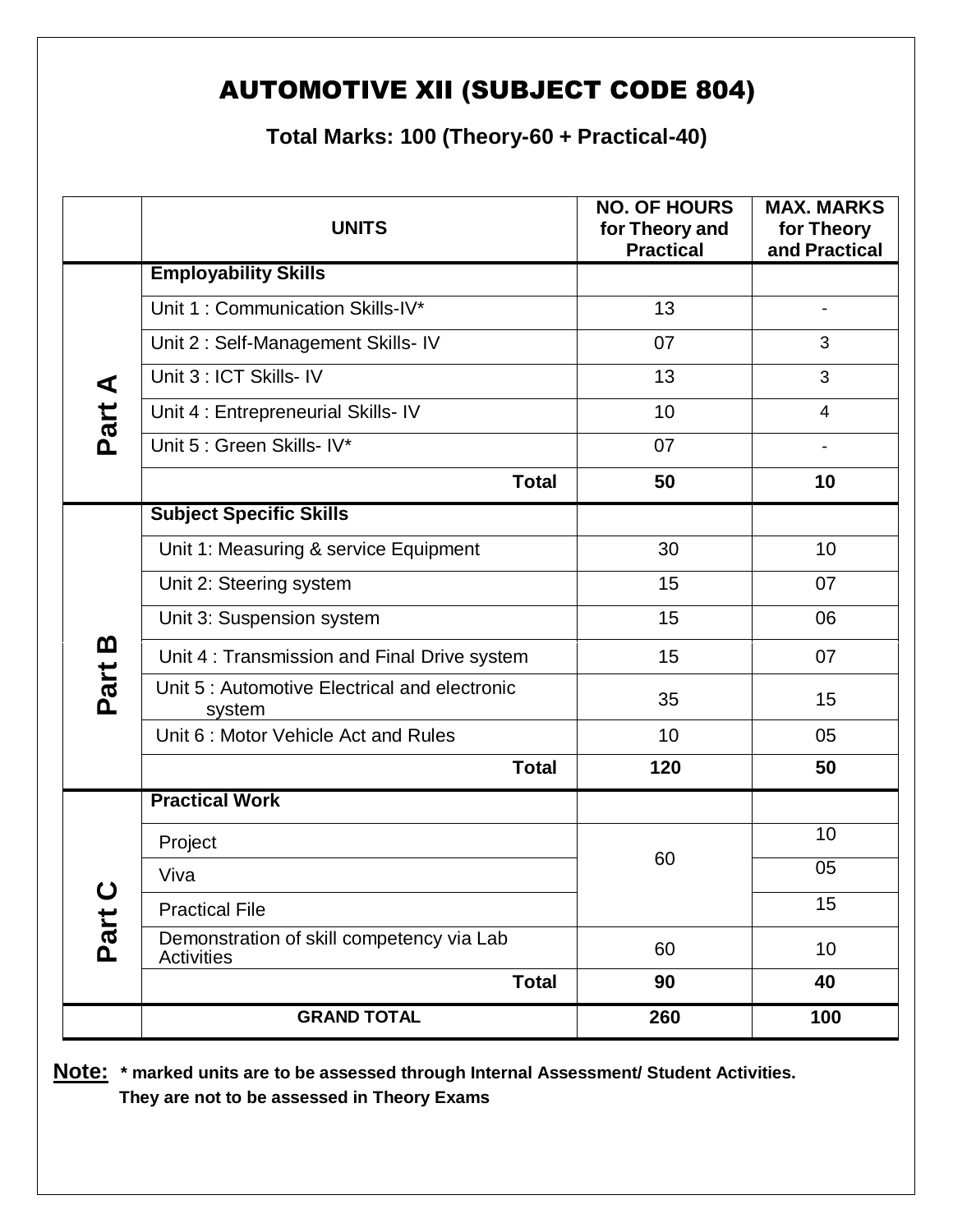#### **DETAILED CURRICULUM/TOPICS:**

#### **Part-A: EMPLOYABILITY SKILLS**

| <b>S. No.</b> | <b>Units</b>                                               | <b>Duration in Hours</b> |
|---------------|------------------------------------------------------------|--------------------------|
|               | Unit 1: Communication Skills-II*                           | 13                       |
| 2.            | Unit 2: Self-management Skills-II                          | 07                       |
| 3.            | Unit 3: Information and Communication Technology Skills-II | 13                       |
| 4.            | Unit 4: Entrepreneurial Skills-II                          | 10                       |
| 5.            | Unit 5: Green Skills-II*                                   | 07                       |
|               | <b>TOTAL DURATION</b>                                      | 50                       |

#### **Note: \* marked units are to be assessed through Internal Assessment/ Student Activities. They are not to be assessed in Theory Exams**

**Detailed Curriculum/ Topics to be covered under Part A: Employability Skills can be downloaded from CBSE website**.

#### **Part-B – SUBJECT SPECIFIC SKILLS**

| <b>S. No.</b> | <b>Units</b>                                         | <b>Duration in Hours</b> |
|---------------|------------------------------------------------------|--------------------------|
| 1.            | Unit 1: Measuring & service Equipment                | 30                       |
| 2.            | Unit 2: Steering system                              | 15                       |
| 3.            | Unit 3: Suspension system                            | 15                       |
| 4.            | Unit 4: Transmission and Final Drive system          | 15                       |
| 5.            | Unit 5 : Automotive Electrical and electronic system | 35                       |
| 6.            | Unit 6: Motor Vehicle Act and Rules                  | 10                       |
|               | <b>TOTAL DURATION</b>                                | 120                      |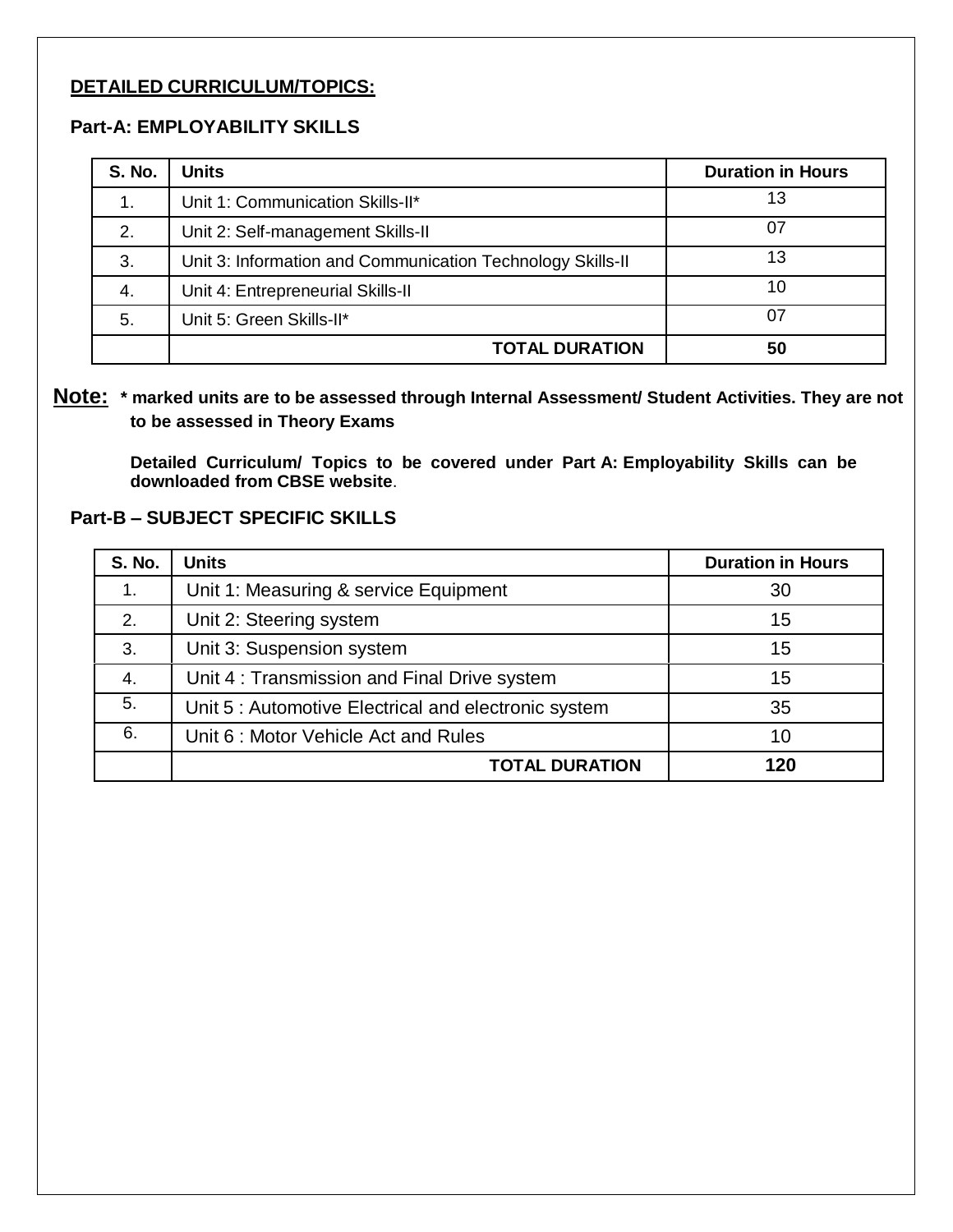| <b>UNIT</b>                                    | <b>TOPIC</b>                                                                                                                         | <b>ACTIVITY/ PRACTICAL</b>                                                            |  |
|------------------------------------------------|--------------------------------------------------------------------------------------------------------------------------------------|---------------------------------------------------------------------------------------|--|
| Unit 1: Measuring & service                    | 1.1.1 Air Compressor                                                                                                                 | Demonstration of air compressor                                                       |  |
| Equipment                                      | 1.1.2 Car Washer                                                                                                                     | Procedure of automatic car washer                                                     |  |
|                                                | 1.1.3 Tyre Inflators                                                                                                                 | Demonstration of tyre Inflator                                                        |  |
|                                                | 1.1.4 Spark Plug Cleaner and<br>Tester                                                                                               | Model of Spark Plug Cleaner and<br><b>Tester</b>                                      |  |
|                                                | 1.5 Wheel Balancing<br><b>Procedure of Wheel Balancing/</b><br><b>Working of Wheel Balancing</b><br><b>Machine*</b>                  |                                                                                       |  |
| Unit 2: Steering system                        | 2.2.1 Ackerman's Principle<br>of<br>Steering                                                                                         | Working Model of 1 Ackerman's<br><b>Principle of Steering</b>                         |  |
|                                                | 2.2.2 Steering Geometry                                                                                                              | Model of steering geometry                                                            |  |
|                                                | 2.2.3 Steering Gear Box                                                                                                              | Demonstration of rack & pinion and<br>recirculating<br>type<br>of steering<br>gearbox |  |
|                                                | 2.2.4 Steering Linkages                                                                                                              | Demonstration of steering system<br>with all components.                              |  |
|                                                | 2.2.5 Power Steering                                                                                                                 | Demonstration of hydraulic power<br>steering                                          |  |
|                                                | 2.2.6<br>Trouble<br>Shooting<br>and<br>Remedies                                                                                      | Discussion of various problems<br>with its remedies.                                  |  |
| Unit 3: Suspension system                      | 3.2.1 Introduction                                                                                                                   | Location of suspension system.                                                        |  |
|                                                | 3.2.2 Types of Suspension System                                                                                                     | Working Models of suspension<br>system.                                               |  |
|                                                | 3.2.3 Description of Suspension<br>System                                                                                            | Demonstration<br>of<br>parts<br>of<br>suspension system.                              |  |
|                                                | 3.2.4 Components of a Suspension<br>system                                                                                           | <b>Demonstration</b><br>of<br>shock<br>absorber*                                      |  |
|                                                | Servicing of shock absorber*                                                                                                         |                                                                                       |  |
| Unit 4: Transmission and Final<br>Drive system | 4.1.1 Transmission & Final Drive<br>System (Propeller Shaft & Universal<br>Joint Propeller Shaft<br><b>Types of Universal Joint*</b> | <b>Types of Universal Joint*</b>                                                      |  |
|                                                | *Note: To be assessed in practical only. No question shall be asked from this portion in Theory                                      |                                                                                       |  |
| Exams.                                         |                                                                                                                                      |                                                                                       |  |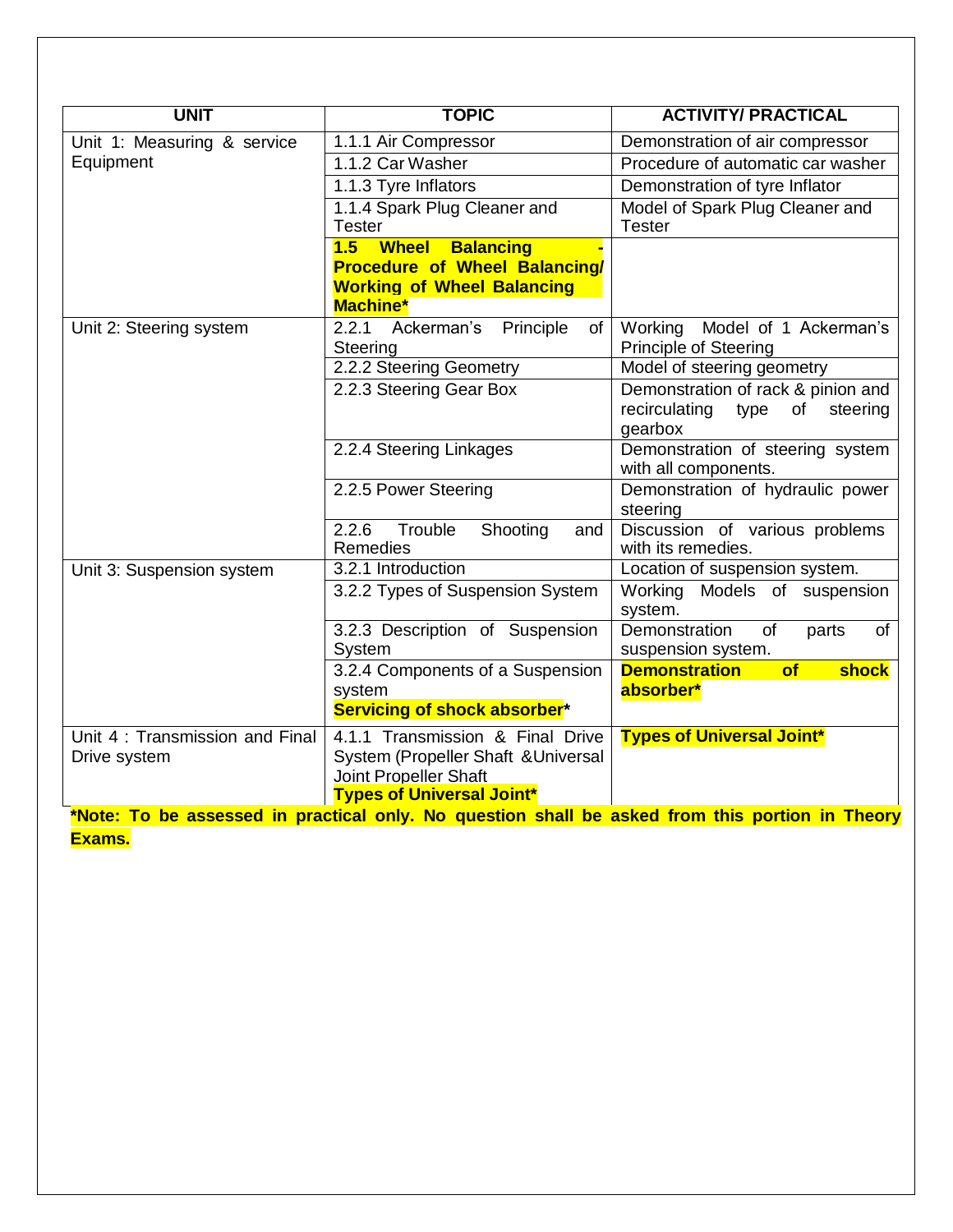| 4.1.2 Transmission & Final Drive<br>(Propeller<br>Shaft<br>System<br>&<br>Universal Joint Universal Joint<br><b>Trouble</b><br>shooting chart<br>for<br><b>Transmission and Final Drive</b><br>System*<br><b>Trouble Shooting</b><br><b>Chart</b> for<br><b>Clutch, Trouble Shouting Chart</b><br>for Gearbox* | <b>Trouble Shooting Chart for</b><br><b>Clutch, Trouble Shouting Chart</b><br>for Gearbox, Troubleshooting<br><b>Chart for the Rear Axle*</b> |
|----------------------------------------------------------------------------------------------------------------------------------------------------------------------------------------------------------------------------------------------------------------------------------------------------------------|-----------------------------------------------------------------------------------------------------------------------------------------------|
|                                                                                                                                                                                                                                                                                                                |                                                                                                                                               |
|                                                                                                                                                                                                                                                                                                                |                                                                                                                                               |
| 4.2.1 Transmission & Final Drive<br>(Differential<br>System<br>and<br>Rear<br><b>Axle)Final Drive</b>                                                                                                                                                                                                          | Components of final drive                                                                                                                     |
| 4.2.2 Transmission & Final Drive<br>System (Differential and Rear Axle)<br><b>Differential</b>                                                                                                                                                                                                                 | <b>Demonstration of Differential</b>                                                                                                          |
| 4.2.3 Transmission & Final Drive<br>System (Differential and Rear Axle)<br><b>Rear Axle</b>                                                                                                                                                                                                                    | Model on various types of rear axle                                                                                                           |
| Automotive Electrical & Electronic<br>System (Introduction and Battery)<br>5.1.1 Introduction                                                                                                                                                                                                                  | electrical<br>of<br>Auto<br>Importance<br>system.                                                                                             |
| Automotive Electrical & Electronic<br>System (Introduction and Battery)<br>5.1.2 Purpose<br>of<br>Automotive<br><b>Electrical System</b>                                                                                                                                                                       | Purpose of Automotive Electrical<br>System                                                                                                    |
| Automotive Electrical & Electronic<br>System (Introduction and Battery)<br>5.1.3 Layout of an Automotive<br><b>Electrical System</b>                                                                                                                                                                           | Layout of an Automotive Electrical<br>System                                                                                                  |
| Automotive Electrical & Electronic<br>System (Charging & Starting<br>Different<br>System<br>Electrical<br>8<br>Circuit)<br>5.2.1 Charging System                                                                                                                                                               | Demonstration of charging system                                                                                                              |
| Automotive Electrical & Electronic<br>System (Charging &<br>Starting<br><b>Different</b><br>System &<br>Electrical<br>Circuit)<br>5.2.2 Starting System                                                                                                                                                        | Demonstration starting system                                                                                                                 |
|                                                                                                                                                                                                                                                                                                                | *Note: To be assessed in practical only. No question shall be asked from this portion in Theory                                               |